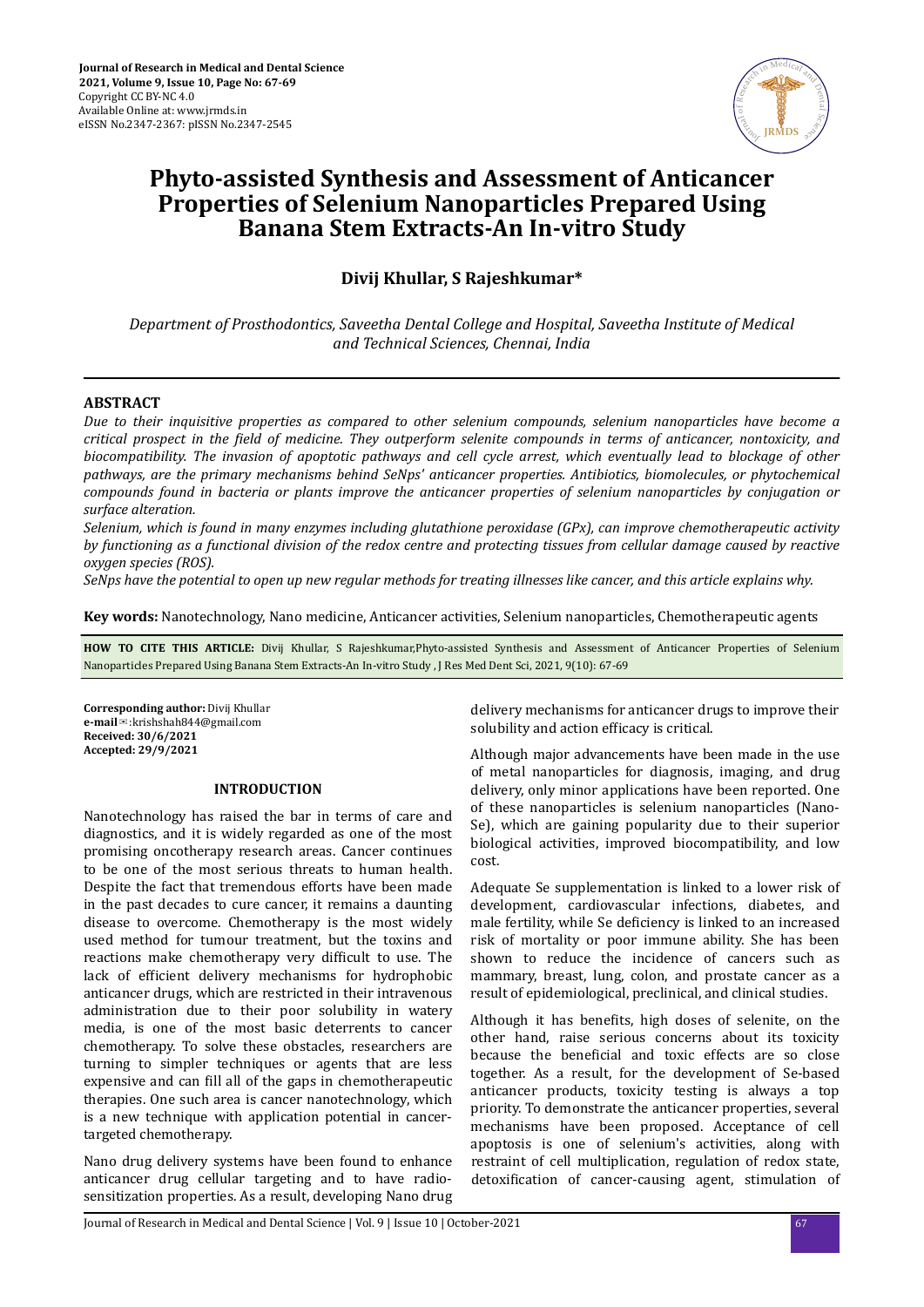immune system, and inhibition of angiogenesis. Over the last decade, a number of engineered frameworks have been developed for the production of Nano-Se. However, a repeatable but simple strategy for preparing Nano-Se with high stability is still a work in progress. Nanoparticles may be made using chemical or biological processes, all of which work on the principle of reducing complex chemicals to non-toxic elements. The only distinction between the two approaches is that chemical reduction uses reagents or additives that are harmful to the environment or human health [1-18].

# **MATERIAL AND METHODS**

#### **Preparation of banana extract**

Freshly selected organic banana fruits were washed many times in distilled water. The fruit was chopped into small pieces with a sterilised knife and pounded into fine particles with a mortar and pestle. 1 gram of banana pulp was combined with 100 ml distilled water to get a 1 molar solution of banana extract.

#### **Synthesis of Se nanoparticle**

Nano composite synthesis was done by combining 100 ml of 1M selenium nanoparticle solutions, as indicated in the preceding procedures. Before the colour change was discovered, an orbital shaker was used to mix the nanoparticle solution overnight, followed by a magnetic hot stirrer. To trace the synthesis of selenium nano composites, hourly UV-vis spectrometric data were recorded. Selenium nanoparticles were obtained after centrifuging the resultant mixture.

# **RESULTS**

#### **UV-vis spectroscopy**

As a result of integrated oscillations of conduction band electrons on the surface of metal nanoparticles in resonance with the light, the Surface Plasmon Resonance absorption band was identified. A UV-vis spectrometer was used to examine the Nano composite's formation. At a wavelength of 320-350 nm, a colour change was noticed at 1.000 absorption.

#### **TEM scan analysis**

The size and shape of the produced Nano composite were examined by transition electron microscopy. The Nano composite was 12-16 nm in size on average.

## **DISCUSSION**

Nanotechnology is gaining popularity among researchers because of the following benefits in the medicinal and medical fields: less invasive, reduced risk and adverse effects, faster action with reduced dosage due to increased bioavailability, increased beneficial effects, and unsolved medical problems such as cancer have been one of the most important researches in the field of Nano medicine. Nano medicines are now being used in local drug delivery in dental disciplines, and not just for fatal systemic disorders like cancer.

Incorporating nanoparticles in dental dressings, suture materials, mouthwashes, and local drug delivery media has been a focus of dental nano research. The discovery of effective drug delivery methods that can improve the therapeutic profile and efficacy of therapeutic agents is one of the most pressing concerns in modern medicine.

Advances in Nano science and nanotechnology, which have permitted the creation of novel Nanomaterials, have facilitated the development of a number of innovative drug delivery systems.

In comparison to the early half of the century, nanoparticle synthesis has improved fast in recent years. Traditional methods were previously used to create the nanoparticles, and even though these traditional physical and chemical methods for synthesising vast amounts of nanoparticles take less time, hazardous substances are used as capping agents for stability.

These methods resulted in environmental toxicity due to the use of hazardous compounds. The Green Synthesis process was devised to avoid the use of such harmful chemicals, and it is now widely employed all over the world. It is a method that is both ecologically friendly and cost-effective. As a result, we did this study to see how harmful selenium nanoparticles containing banana extract were. Antibacterial activities of the same were proven to be excellent against oral microorganisms in previous studies.

Banana extract has been proved in studies to be an excellent antibacterial, and as a result, Selenium, which is the main contributor to this feature, was employed in this investigation, with encouraging findings.

When certain bacteria come into touch with an unprotected selenium surface, the release of ions from the copper surface causes intracellular oxidative stress in the bacterial cell wall, resulting in bacterial cell lysis. This phenomenon has been known since

ancient times, but experts have recently revived their interest in it. For the aforementioned phenomenon, the term "contact killing" was coined. In the year 2008, the United States

Environmental Protection Agency (US EPA) designated copper as the first antimicrobial metal.

Low levels of resistance in bacteria are one of the most prominent advantages of selenium as an antibacterial agent. Because of their large surface area and high charge density, NPs can interact extensively with the negatively charged surface of bacterial cells, resulting in increased antibacterial action. The Surface Plasmon Method of green synthesis was chosen for the nanoparticle production because it is cost-effective and does not require the use of harmful chemicals.

Numerous plant extracts have been accounted for in numerous studies, to synthesize selenium nanoparticles. Also, as seen in the results of the current study nano